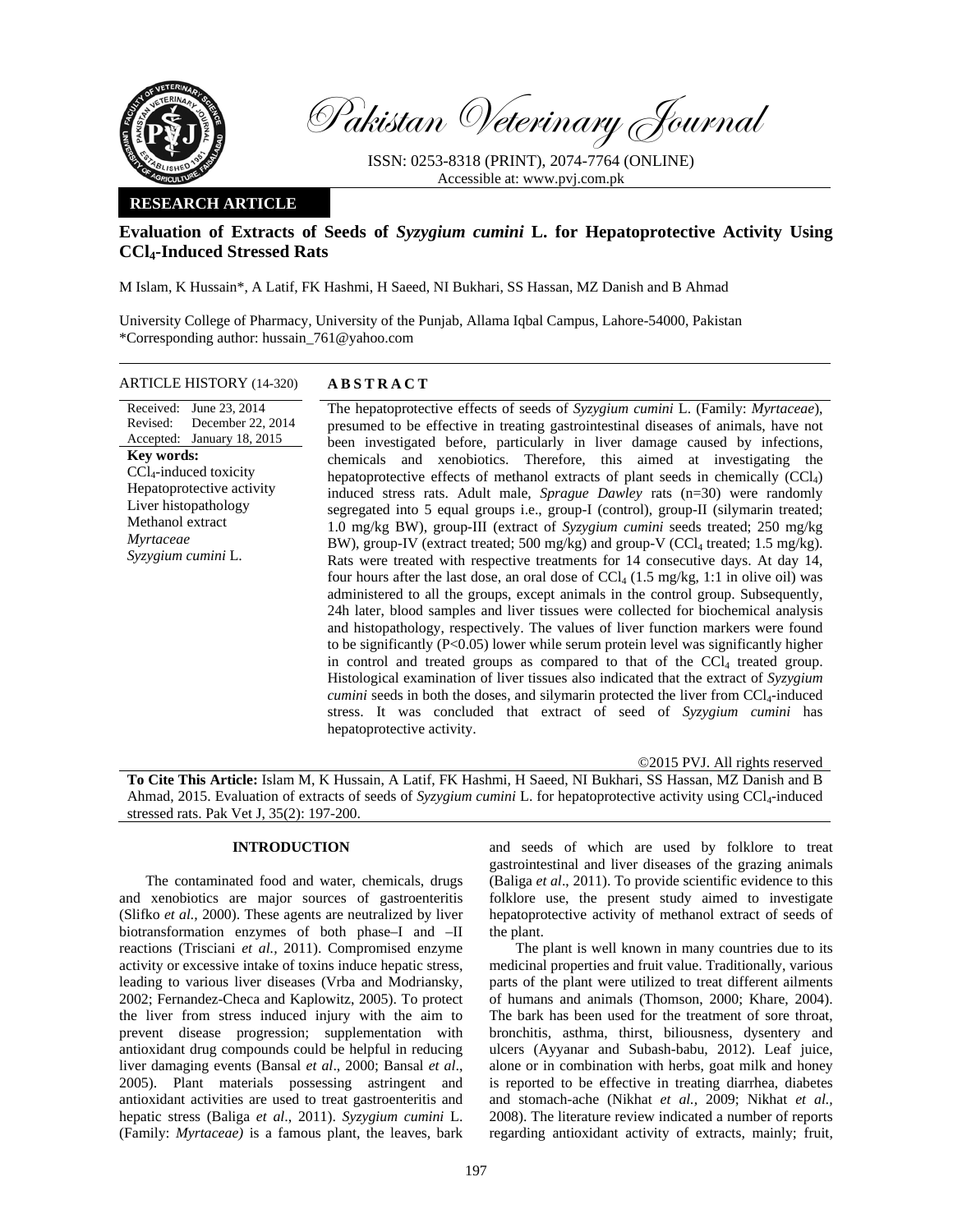peel, leaves and bark of the plant, using various models (Banerjee *et al.,* 2005; Veigas *et al.,* 2007; Ruan *et al.,* 2008; Eshwarappa *et al.,* 2014). The antioxidant activity of all parts of the plant was attributed to diverse types of phytochemical constituents reported previously (Banerjee and Narendhirakhanna, 2011). To treat gastrointestinal diseases of sheep and goat, Pakistani people purchase fresh leaves of the plant from animal fodder markets.

Several lines of evidences suggest that carbon tetrachloride  $(CCl<sub>4</sub>)$  can cause hepatic damage owing to overproduction of trichloromethyl free radicals leading to membrane lipid peroxidation and eventually cell death (Alavian *et al.,* 2014; Afifi *et al.,* 2014; Sahreen *et al.,* 2014). Due to such reasons, this chemical agent is commonly employed to develop animal models to study hepatoprotective, cardioprotective and antioxidant drugs (Olatosin *et al*., 2014; Rao *et al.,* 2014). Using this model, extracts of leaves of *Syzygium cumini* have shown hepatoprotective activity (Moresco *et al.,* 2007; Cheong and Ranghoo-Sanmukhiya, 2013.). Extracts of peels of fully ripe berries have shown ameliorating effects using CCl4-induced isolated rat hepatocytes (Veigas *et al.,* 2008). There was only one report wherein aqueous extract of seeds were investigated for liver protection (Behera *et al.,* 2014), but the stress was induced by diabetes. In this study, the activity was attributed to tannins and flavonoids of the extract. Our literature review indicated that methanol extract of seeds of the plant was not investigated for hepatoprotective activity using  $CCl<sub>4</sub>$  induced oxidative stress in rats.

The seeds are reported to contain jamboline, traces of pale yellow essential oil, chlorophyll, fat, resin, albumen, tannins (Jadhav *et al.,* 2009), phenolic compounds such as ellagic acid, gallic acid, caffeic and ferulic acids and their derivatives (Williamson, 2002) and flavonoids like rutin and quercetin (Sharma *et al*., 2008). Based on such constituents, seed extracts are expected to possess excellent astringent and antioxidant potential, which may be beneficial in relieving gastroenteritis and liver inflammation.

Several compounds can be used to induce hepatic stress in experimental animals to screen hepatoprotective agents. In the present study,  $CCl<sub>4</sub>$  was used to induce oxidative stress in rats because of its well characterized mechanism, causing structural membranes damage and centrilobular necrosis. In the present study, silymarin was used as a standard drug because of its proven activity, safety and well-established role in inhibiting lipid peroxidation, stimulating protein synthesis along with antioxidant, anti-inflammatory and anti-fibrotic activity (Saller *et al.,* 2001; Pradhan and Girish, 2006).

## **MATERIALS AND METHODS**

The study was conducted as per approved protocol of the Animal Ethical Committee, University College of Pharmacy, University of the Punjab, Lahore, Pakistan.

Procurement of plant material and its extraction: In May, 2010, 28 kg fully ripe berries of the plant (*Syzygium cumini*) were purchased from the fruit market of Multan, Pakistan. The material was authenticated by a Taxonomist, Department of Botany, Government College University (GCU), Lahore, Pakistan. A voucher specimen

was deposited in herbarium of the GCU (Bot. Herb # 853). The seeds were separated, washed with water and dried in an oven at  $50^{\circ}$ C. The material was then crushed using colloidal mill and dried under shade for 4 weeks. Finally, the material was kept in an oven at  $60^{\circ}$ C for three days and pulverized. For extraction purposes, 500g material was extracted sequentially using solvents such as petroleum ether, chloroform and methanol by soxhlet apparatus. The extracts were filtered and dried in *vacuo* at 40°C.

Study design and treatments: Thirty male *Sprague-Dawley* rats, weighing 250±15g, were randomly segregated into 5 experimental groups that were control group (group-I, untreated, uncompromised), silymarin treated group (group-II) and extract treated groups (group-III and -IV) and toxic group (group-V) treated like the control, except the last day of the study. Each of the groups was kept in individual cage and allowed to acclimatize for 7 days at Animal House, University College of Pharmacy, University of the Punjab, Lahore, Pakistan. Two solutions of the extracts, 6.25 and 12.50mg/mL, and one solution of silymarin (0.25mg/mL) were prepared in distilled water. All the groups were treated orally (daily) for 14 consecutive days. Group wise treatments were as follows; group-I received vehicle control, group-II received silymarin (1.0mg/kg), group-III received 250mg/kg of the extract, group-IV received 500mg/kg of the extract and group-V received (Vehicle). At day 14, 4h after usual dosing, an oral dose of  $CCl<sub>4</sub>$  (1.5) mg/kg, 1:1 in olive oil) was administered to all the groups (Group-II, III, IV and V), except the control. An oral dose (1.0mL) of the extract, silymarin and vehicle was administered daily, for 14 days, using feeding cannula as per aforementioned study design.

Sample collection and analysis: For sample collection, 24h after CCl<sub>4</sub> administration, blood samples and liver tissues were collected for the biochemical analysis and histopathology, respectively. Blood samples were collected from the tail vein, while a piece of liver from each animal (obtained under chloroform anesthesia) was preserved in 10% formalin for histopathology. Blood samples were subjected to centrifugation (2700 rpm for 10 min) to collect serum, which was analyzed for total protein, aspartate transaminase (AST), alkaline transaminase (ALT), alkaline phosphatase (ALP), and bilirubin total (BiT) using *ROCHE HITACHI 902 Chemistry Analyzer (*Roche Diagnostics). For histopathology, liver tissues were processed by routine method of dehydration and paraffin embedding techniques. Sections of 4-5 µm thickness were cut and stained with hematoxylin and eosin. Then the slides were examined for pathological changes under light microscope.

**Statistical analysis:** The data were submitted to one way ANOVA with Post Hoc multiple comparisons Bonferroni test, using SPSS 13.0 and  $P \le 0.05$  was considered statistically significant.

### **RESULTS**

Methanol extract of seeds of the plant prepared sequentially was investigated at two dose levels, 250 and 500mg/kg, for the assessment of liver protection, provided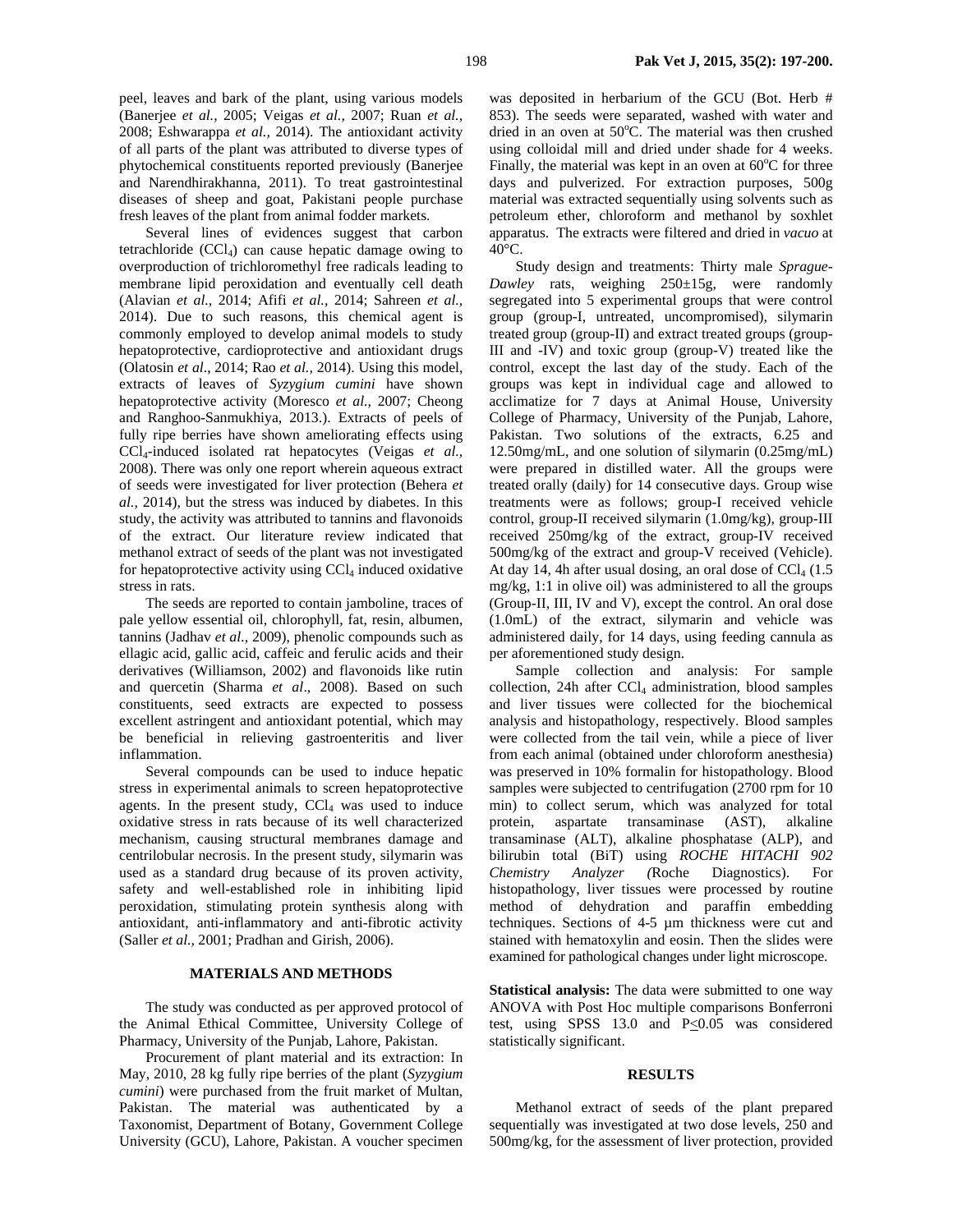|  |  |  | Table I: Biochemical parameters of CCl <sub>4</sub> and extract of seeds of Syzygium cumini treated/untreated rats |  |
|--|--|--|--------------------------------------------------------------------------------------------------------------------|--|
|  |  |  |                                                                                                                    |  |

| <b>Parameters</b>       | Groups          |                 |                  |                 |                   |  |  |
|-------------------------|-----------------|-----------------|------------------|-----------------|-------------------|--|--|
|                         |                 |                 | Ш                | IV              |                   |  |  |
| AST (U/L)               | 87.50+4.23a     | 108.00+11.66b   | $151.67 + 8.16b$ | 132.50+8.22b    | 176.67+14.03b     |  |  |
| ALT (U/L)               | 46.17+1.17a     | 54.00+15.53b    | 91.34+9.46b      | 80.34+2.43b     | l I 5.00+ I 5.49b |  |  |
| ALP (U/L)               | 13.67+1.03a     | 17.34+1.22b     | 26.34+3.73b      | 22.34+2.07b     | 32.17+3.25b       |  |  |
| Total Proteins (g/dL)   | $08.57 + 0.21a$ | $07.97 + 0.11b$ | $07.02 + 0.25b$  | 07.28+0.76b     | 05.68+0.50b       |  |  |
| Total bilirubin (mg/dL) | $00.28 + 0.07a$ | 00.34+0.08b     | $0.60 + 0.09$    | $00.42 + 0.21b$ | $00.85 + 0.05b$   |  |  |

Mean*+*SD values bearing different alphabets in a row differ significantly. Extract=Methanol extract of seeds of *Syzygium cumini*. Group-I (untreated control), Group-II (silymarin), Group-III (250 mg/kg extract), Group-IV (500 mg/kg extract) and Group-V (toxic). After 14 days, CCl<sub>4</sub> was administered to all the groups, except control.

against a single oral dose of CCl4. The levels of liver function biomarkers such as AST, ALT, ALP, TP and BiT in control, treated and toxic groups of animals are presented in Table 1. The lower levels AST, ALT, ALP and BiT in group-I (untreated and uncompromised) as compared to all the groups, which were exposed to oxidative stress  $(P<0.05)$  indicated the validity of the model used in the present study.

These results show that mean levels of all the markers, between the groups and within the groups, were quite different (P=0.000). The mean levels of AST, ALT and ALP in all the treated groups were significantly lower than that of the toxic group (P<0.05), which indicated that the extract in both the doses and silymarin protected the liver from the CCl4-induced oxidative stress. The TP contents of the extract and silymarin treated groups were higher than that of the toxic group (P<0.05). The level of BiT was significantly lower in treated groups and control as compared to the toxic group  $(P<0.05)$ .

The comparison of two dose levels of the extract, 250 and 500mg/kg, indicated that the levels of AST, ALT and ALP were significantly lower in the group treated with the higher dose (P<0.05). However, preservation of TP in both the extract-treated groups was found to be analogous to each other. Excluding the similarity of TP contents in both the dose-treated groups, a dose 500mg/kg has demonstrated better liver protection activity than that of the lower dose. Microscopic examination of liver of control group showed normal hepatocytes, lobular liver cells and sinusoids. In this group, nuclei were seemed to be normal which were stained blue. On the other hand, the slides of toxic group (group-V) showed necrosis, apparent due to absence of nuclei and accumulation of fat globules. The silymarin-treated group (group-II) and methanol extract-treated groups (group-III and -IV) showed mild centrizonal inflammation along with normal hepatocytes. These results further verified the activity of the extract, indicated by the biochemical analysis.

#### **DISCUSSION**

Carbon tetrachloride (CCl4) has been widely used to induce liver injury in rodents. However, pathophysiological consequences depend upon the time of exposure, for example; a single dose of  $CCl<sub>4</sub>$  can cause centrizonal necrosis while prolonged administration leads to liver fibrosis and cirrhosis (Manibusan *et al.,* 2007). CCl4 generates trichloromethyl (•CCl3) and trichloromethyl peroxy (•CCl3O2) free radicals leading to a pathological situation characterized by compromised membrane integrity due lipid peroxidation that further initiates events that not only affect membrane proteins but also the DNA, thus further aggravating hepatic

complications (Oluba *et al.,* 2010). Furthermore, the propagation of lipid oxidation increases the interaction of free radicals with phospholipids that destroy cellular structures (Chidambara *et al.,* 2002). This extent of hepatic damage caused by ensuing oxidative stress is characterized or evaluated by higher biochemical biomarkers such as AST, ALT, ALP and BiT in the blood (Sahreen *et al.,* 2014).

In the present study, administration of methanol extract of seeds of the plant in two doses lowered the level of biochemical markers, which were increased by free radicals of CCl<sub>4</sub>. It is probable that the administration of extract for 14 days increased the antioxidant capacity of animal to scavenge the free radicals generated by  $\text{CCl}_4$ . The free radical scavenging activity of the plant, under investigation, has been attributed to the presence of flavonoids and related compounds (Moresco *et al.,* 2007; Abalea *et al.,* 1999). The plant also contained ellagic acid, a polyphenol having lipid peroxidation inhibition activity (Thresiamma *et al.,* 1996). Presumably, treatment with methanolic extracts can modulate liver cytochrome P-450 enzymes to enhance scavenging of hepatotoxic free radicals and by increasing antioxidant defense activities (Vishnu Kumar *et al.,* 2013).

Silymarin is a well-known hepatoprotective drug, commonly used as a reference drug in hepatoprotective studies of test compounds. Our data suggest that 500mg/kg of plant seed extract exhibits similar hepatoprotective activity as shown by silymarin evidence by reduced AST, ALT TP and BiT. These results were further corroborated by liver histopathological examination. In terms of efficacy, another study reported the similar evidence that 500mg/kg of plant seed extract was comparable to the standard against hepatotoxicity employing streptozotocin induced diabetic rats (Behera *et al.,* 2014). Furthermore, liver protective activity of the extract was attributed to saponins, tannins and flavonoids.

Thus, the present study not only corroborate previous findings but also is the first report regarding the hepatoprotective activity of sequentially obtained methanol extract of dried plant seeds as evidenced by comparable hepatoprotective effects of per oral administration of 500mg/kg methanol extract of plant seeds to that of silymarin.

**Conclusion:** Based on the results of the present study, it is concluded that methanol extract of seeds of *Syzygium cumini*, obtained by sequential extraction using solvents in the order of increasing polarity, possesses promising hepatoprotective activity.

**Acknowledgment:** Authors are thankful to Mr. Osama Javed (Clinical Pharmacist), Histopathology Department,